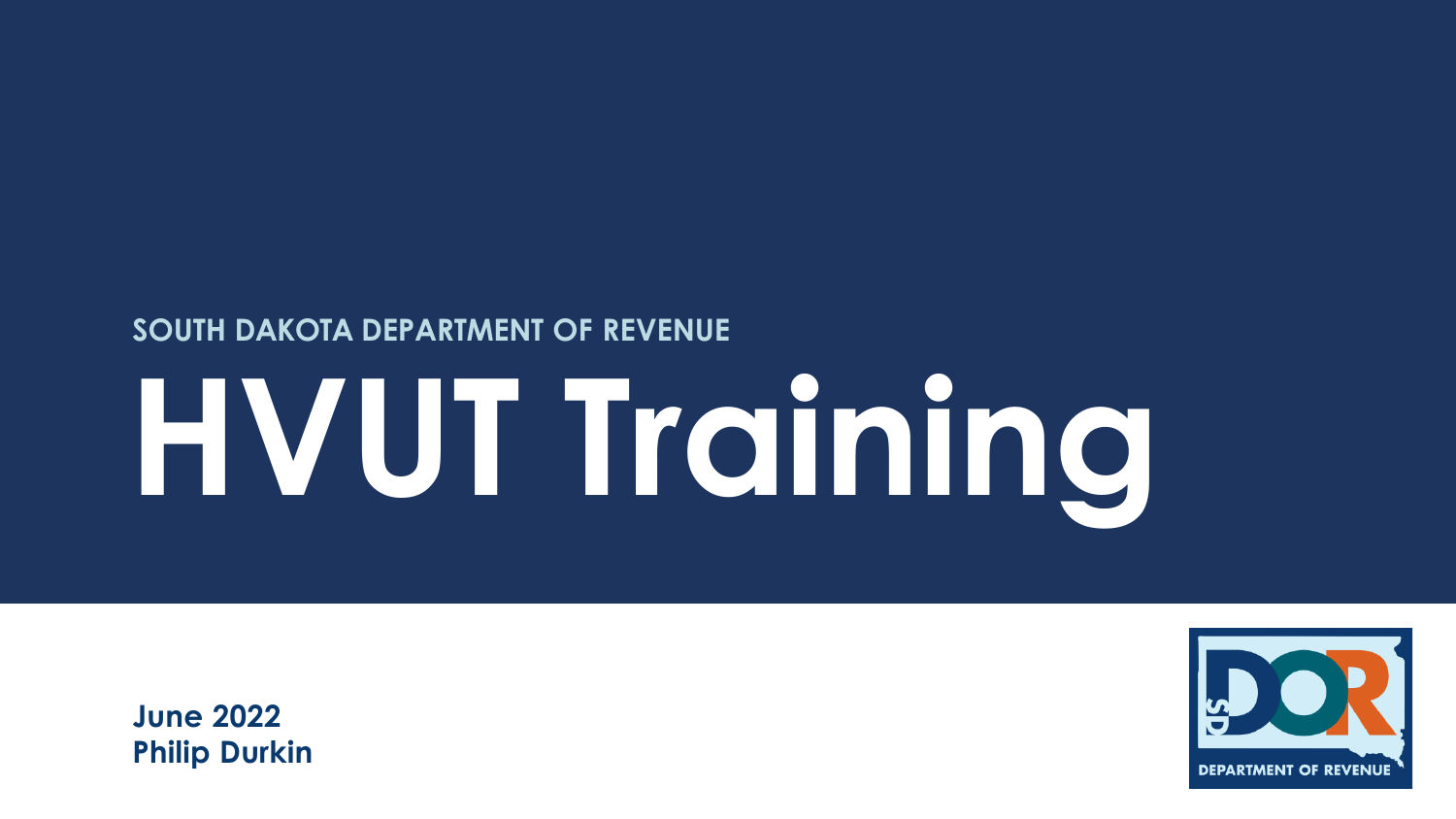

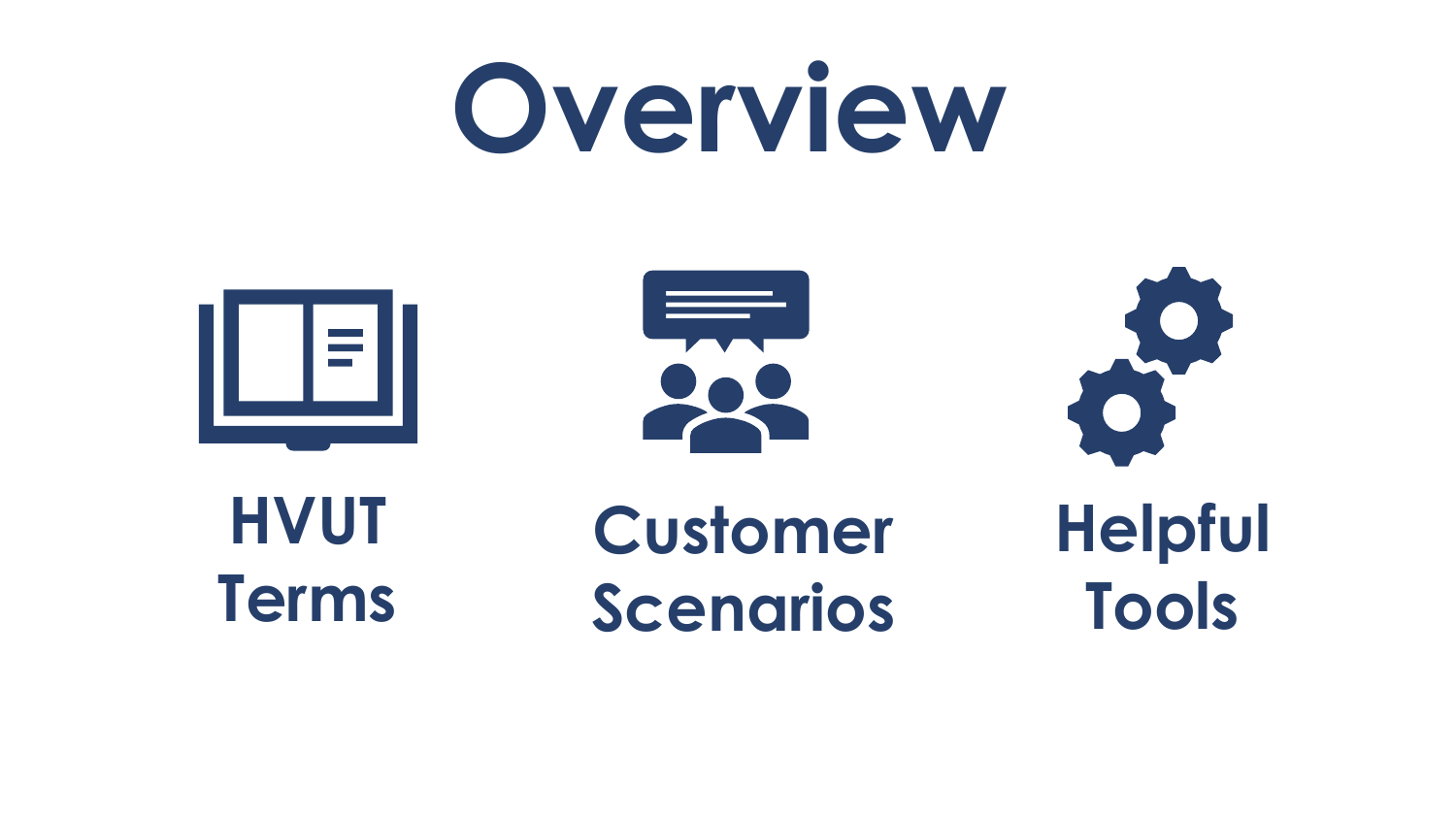# **The Terms**

**SEPTER STERNED STATE STATE SEAMANT A** 

**COMPOSITION CONTINUES** 

with their play with a station **COLORADO DE CALENDAR AND AND AND** 

the property of Contract week state and

tended on in all of place a

**THE MUNICIPALITY OF A ANGREY** 

the the construction of the France Screen of the scales of

of the freezeasty. At days

**CONTRACTOR** COMPANY

**CONTRACTOR** AND ANY

**CARDINAL OV 2 BA** 

**MARKAY ROWAL** 

No comme or provident et al.

*CONTRACTOR DE CON***TRACTOR** 

**IF THE REPORT OF CONTRACT OF THE REAL** 

All in a thomas

**CONTRACTOR** 

auto anche per di teco

**All Shapes an indus.** 

**ANTIQUE TO SERVERE** 

**UNIVERSITY SECONDO Officer** 

**Service Above a start** 

a master sergeant

above a su

The Cover of the Contractor Services

**WARE & ALGONY OF BRACK AND** 

**CALTIMORE AT** 

**With an Inch** 

**IN ANNY Incidence** 

**CRUISE DE AV** 

ministering Ave

CLEAN IS THE ALL

The Meridian Company

**EL BRITAN VIDEO DE** en noto platfon)

tech not o glat (lek

technologize (lek not then not o'gize (lek not

ehnology (let) technology mously

science of the mechanical a

plied science of the mechanical a

plied science: He studied at materials, techniques, and of the

materials, techniques, and proces

materials, techniques, and proces produce goods and services and production of the production of the production of the production of the production of the production of the production of the production of the production of the production of the production needs: Science has services and process.<br>It any method, particular applicand

rechnology, a particular application and rechniques to achieve the control of the care of the care of the care of the care of the care of the care of the care of the care of the care of the care of the care of the care of

as used the many new control and the many first develop the many frequency is a chief of the many first development of the many frequency and the many frequency and the many frequency and the many frequency and the many fr

fechnology factor achieve a control as used in an included the care of the control achieve a control and the care of the care of the care of the care of the care of the care of the care of the care of the care of the care rechnology for the case of the control of the technology of the case of the control of the case of the control of the case of the control of the control of the control of the control of the control of the control of the co

for a not release of the chieve a got a mercan) a technical many for concern and a

American), 4 fechnical morals and announced in an art of the term of the company of the company of the company of the company of the company of the company of the company of the company of the company of the company of the

American), 4 fechnical News 20

minology or nomenclan or

I < Greek or nomen

technique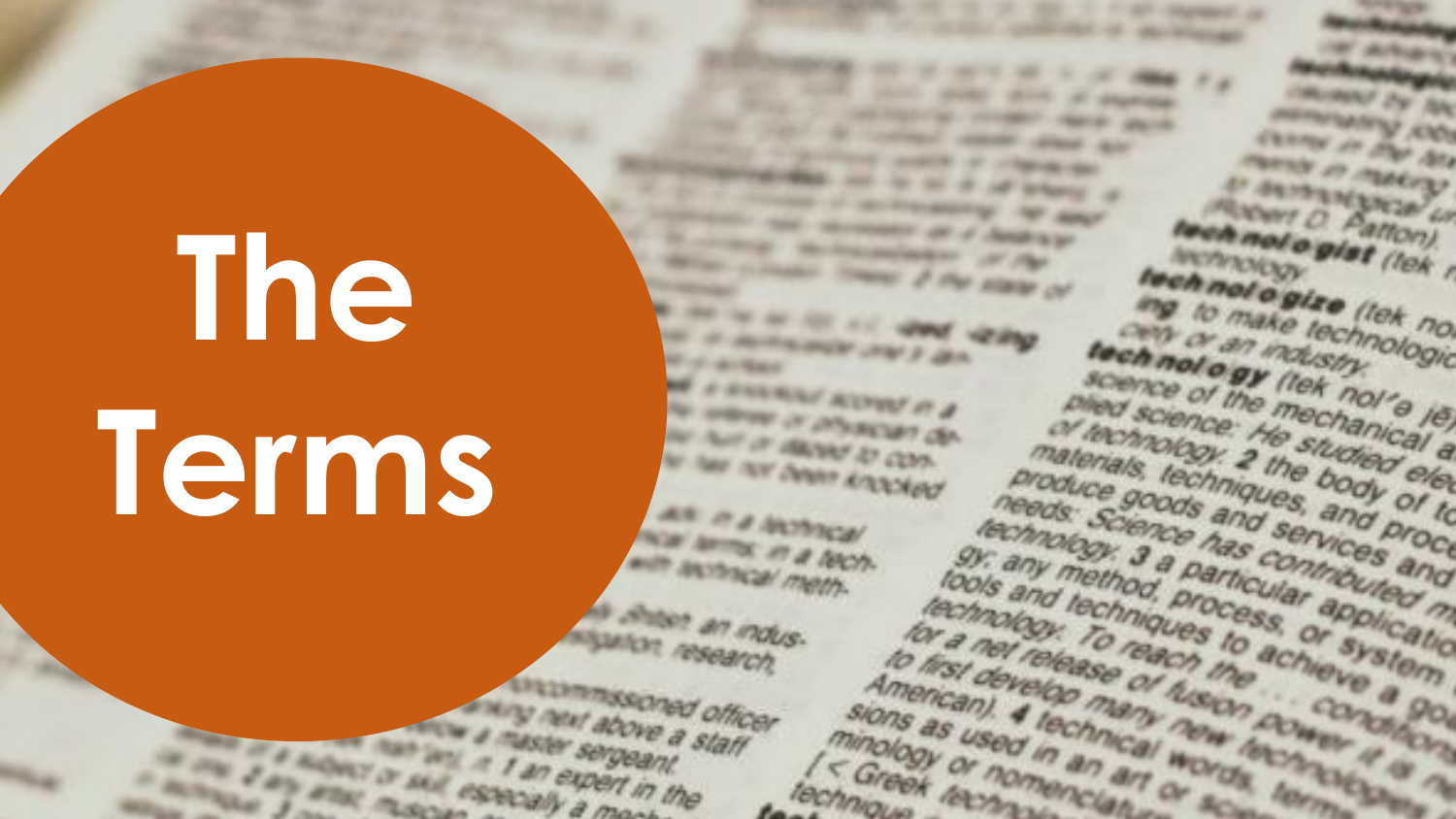## **What is Heavy Vehicle Use Tax (HVUT)?**

The federal tax return customers must file for registering trucks with 55,000 pounds or more.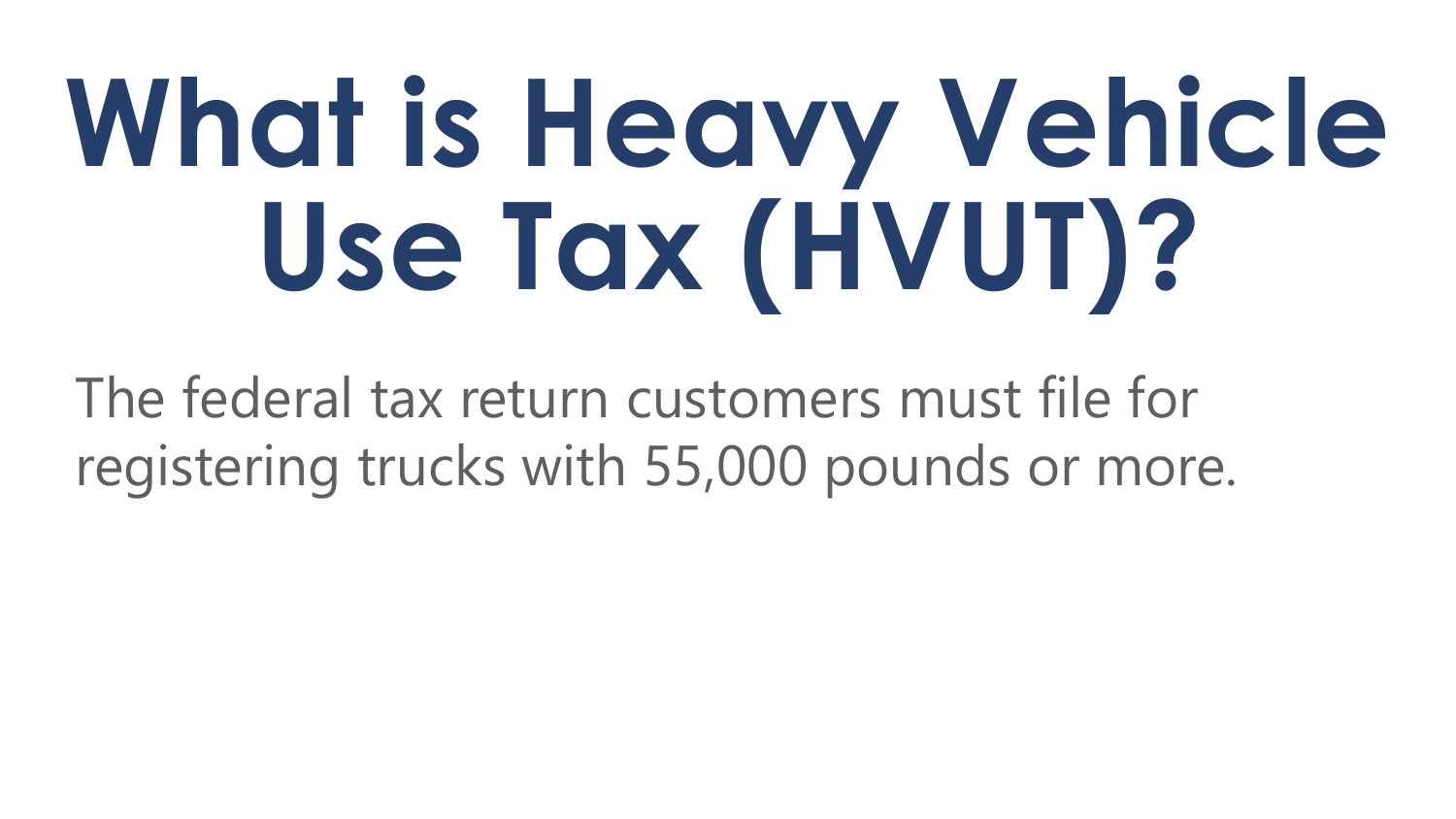### **What is DOR?**

#### DOR-South Dakota Department of Revenue.

The state agency tasked with making sure all customers licensed are federally compliant in the HVUT program.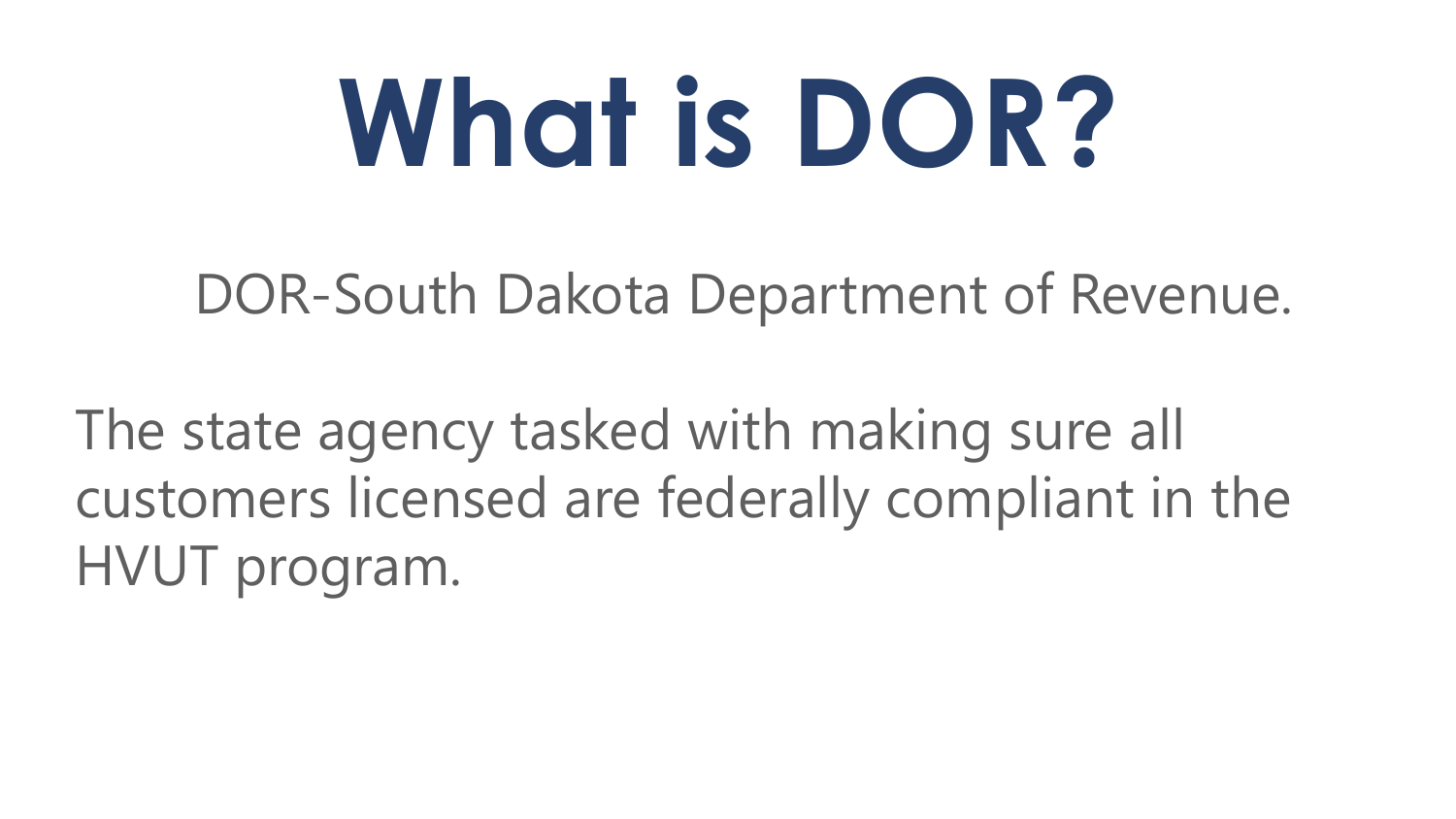## **What is the 2290 Form?**

"Schedule 1" a page from the HVUT return listing all crucial filing information that is returned to the customer with a stamp/watermark as proof their return was accepted by the IRS.

This is also called proof of filing.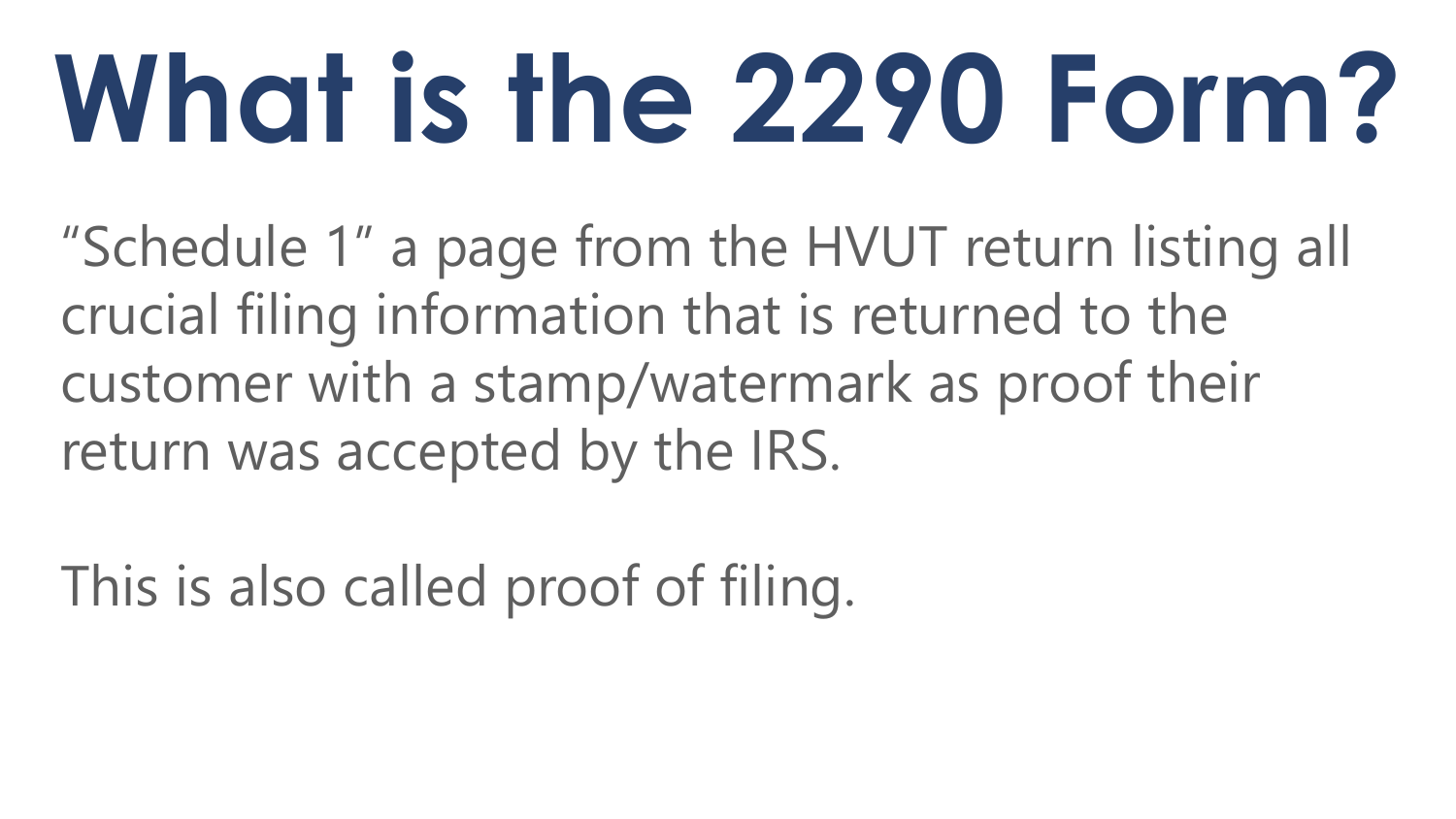## **What is Form 1100?**

Request for Tonnage Decals. An internal state form used to ask for tonnage decals when proof of filing is unavailable or contains conflicting names.

The lower portion form 1100 is a notice to customers who don't meet any of its declarations and do not have a 2290.

<https://sddor.seamlessdocs.com/f/1100>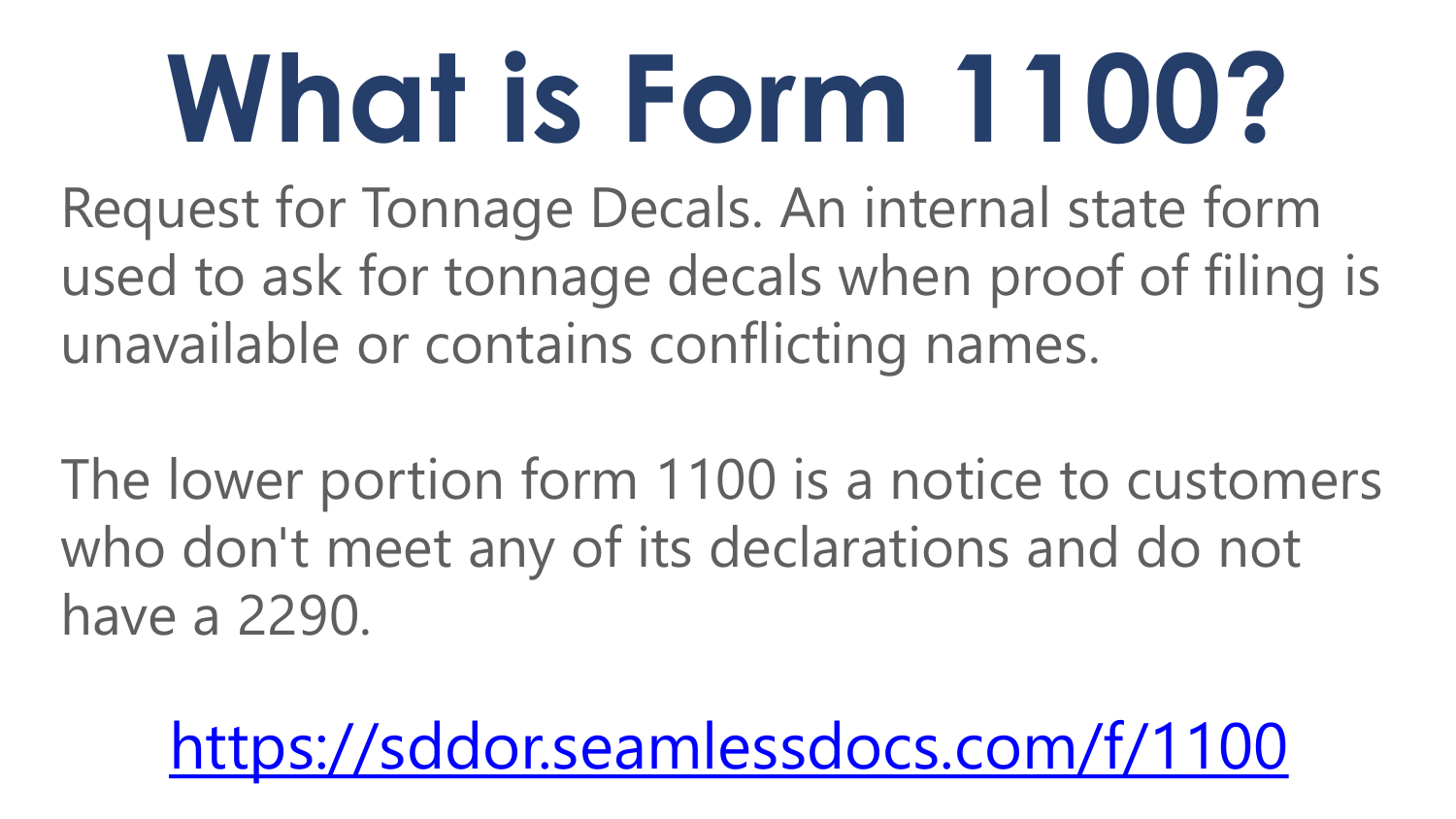## **HVUT period**

The HVUT period begins on July 1<sup>st</sup>, extends for 12 months, to end June 30<sup>th</sup> of the following calendar year.

Customers should file their HVUT return at the beginning of the period regardless of when they renew their vehicle registrations.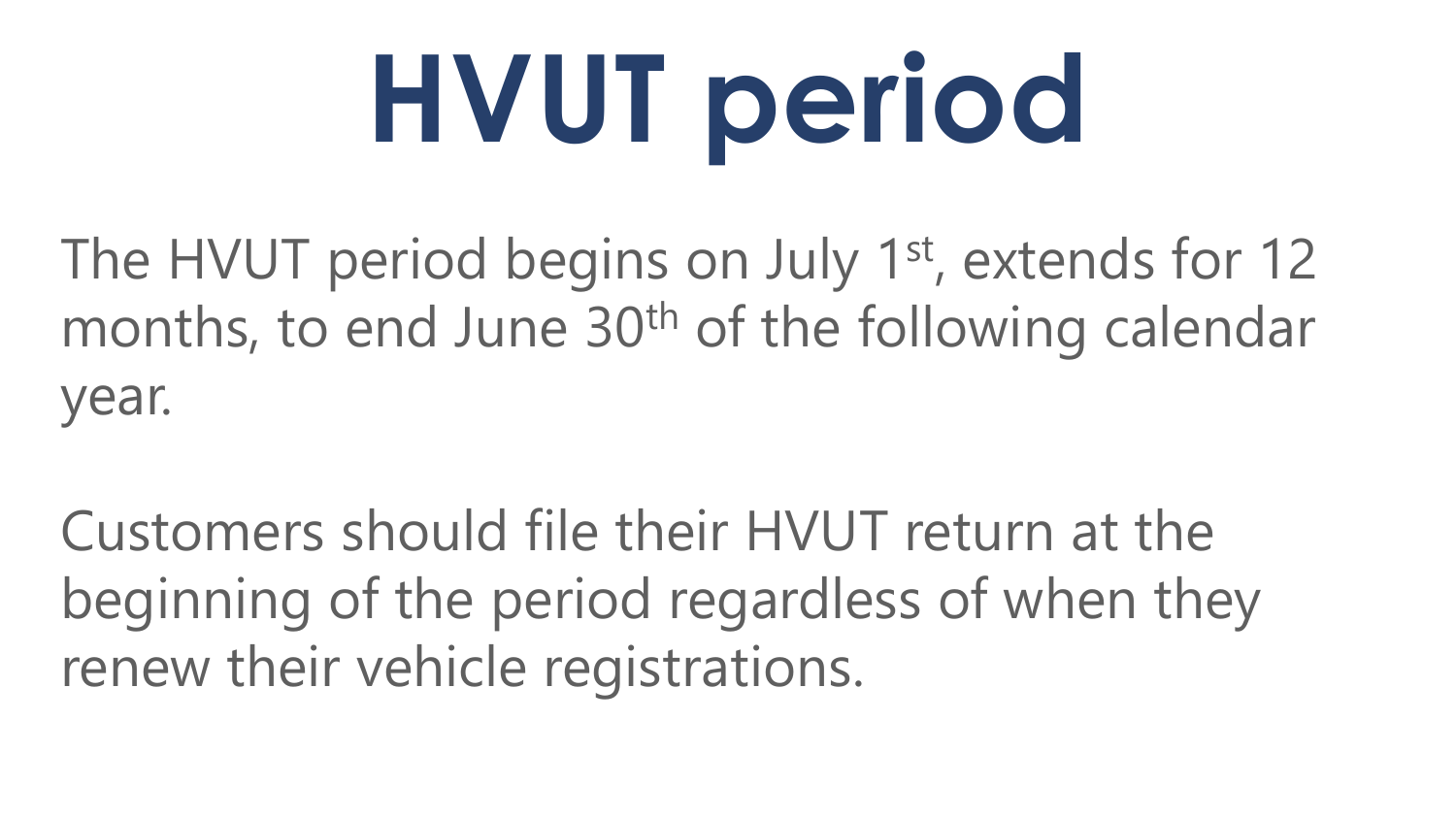### 2. PROBLEMS / PAINS

**Video** 

mo

The Planner

TOO HANY<br>POENTS FOR

ā

tand RC

Which problem do you There could be more proeg. existing solar solution is a good investment [1]

Hara tirote

TOO HANG

TABS

### **Customer Scenarios**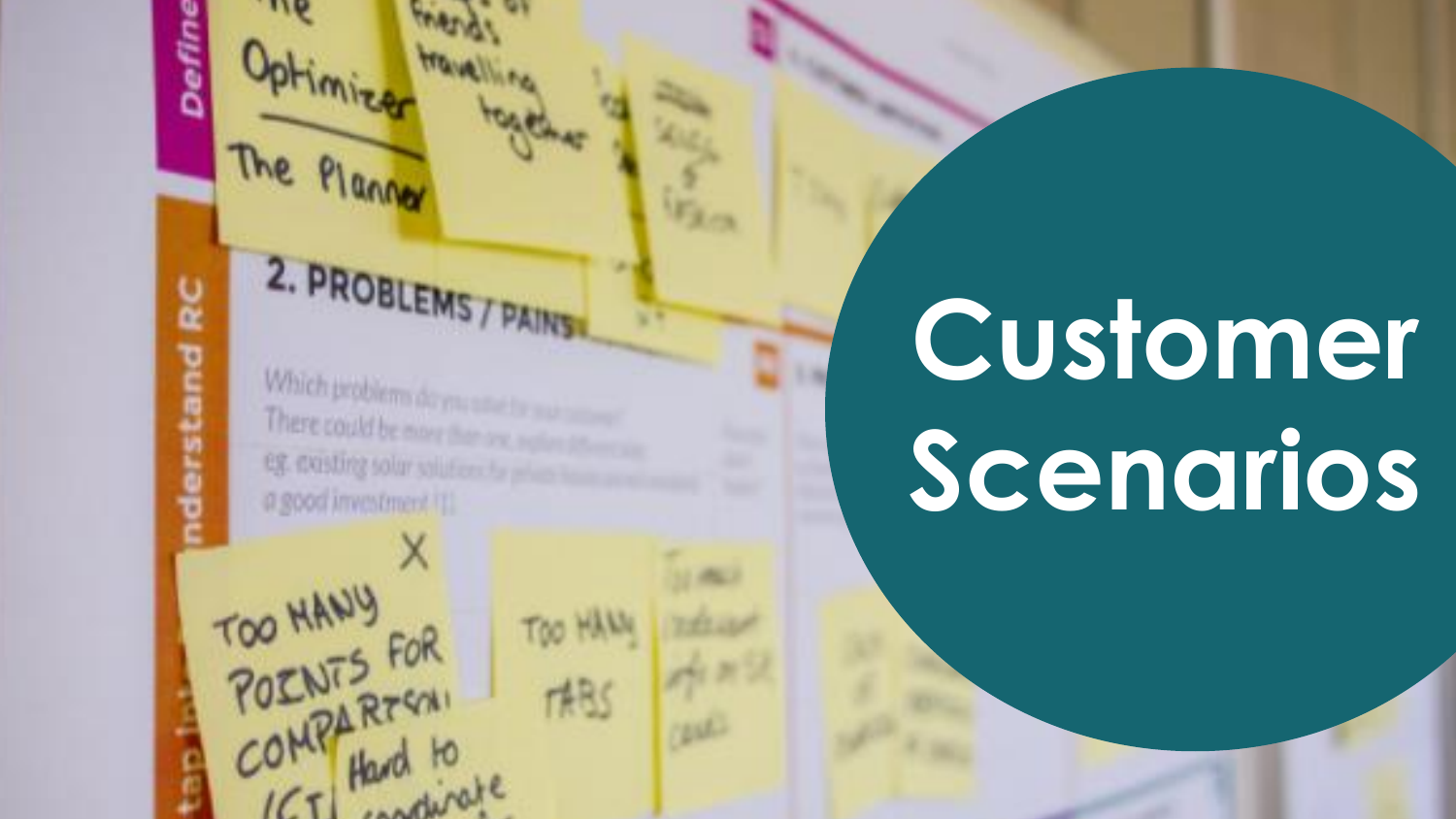A customer wants to license a truck for 28 tons or more.

Additional info: This truck was purchased **less than** 60 days ago.

#### **What is the process?**

License the vehicle and advise the customer they now are required to file a federal tax form.

Form 1100 must be completed and sent to the DOR to release the tonnage decals.

Indicate or affirm 1st declaration & sign

HVUT return must be filed by the end of the month after the month they licensed (ex: licensed May 8<sup>th</sup>, return due date June 30th .

A stamped 2290 must be provided to the DOR by the customer.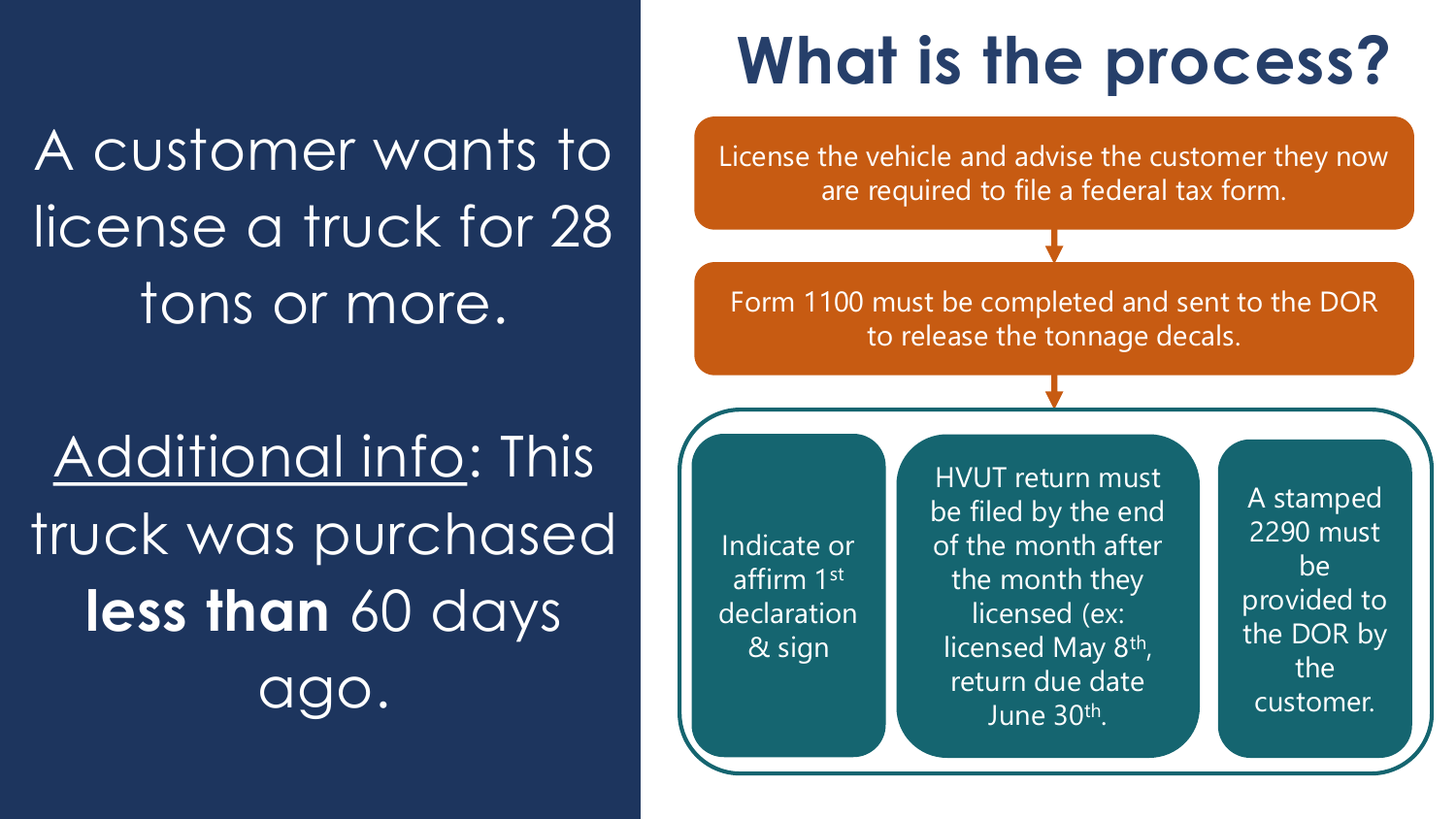A customer wants to license a truck for 28 tons or more.

Additional info: This is **not** a newly purchased vehicle registered within 60 days of purchase.

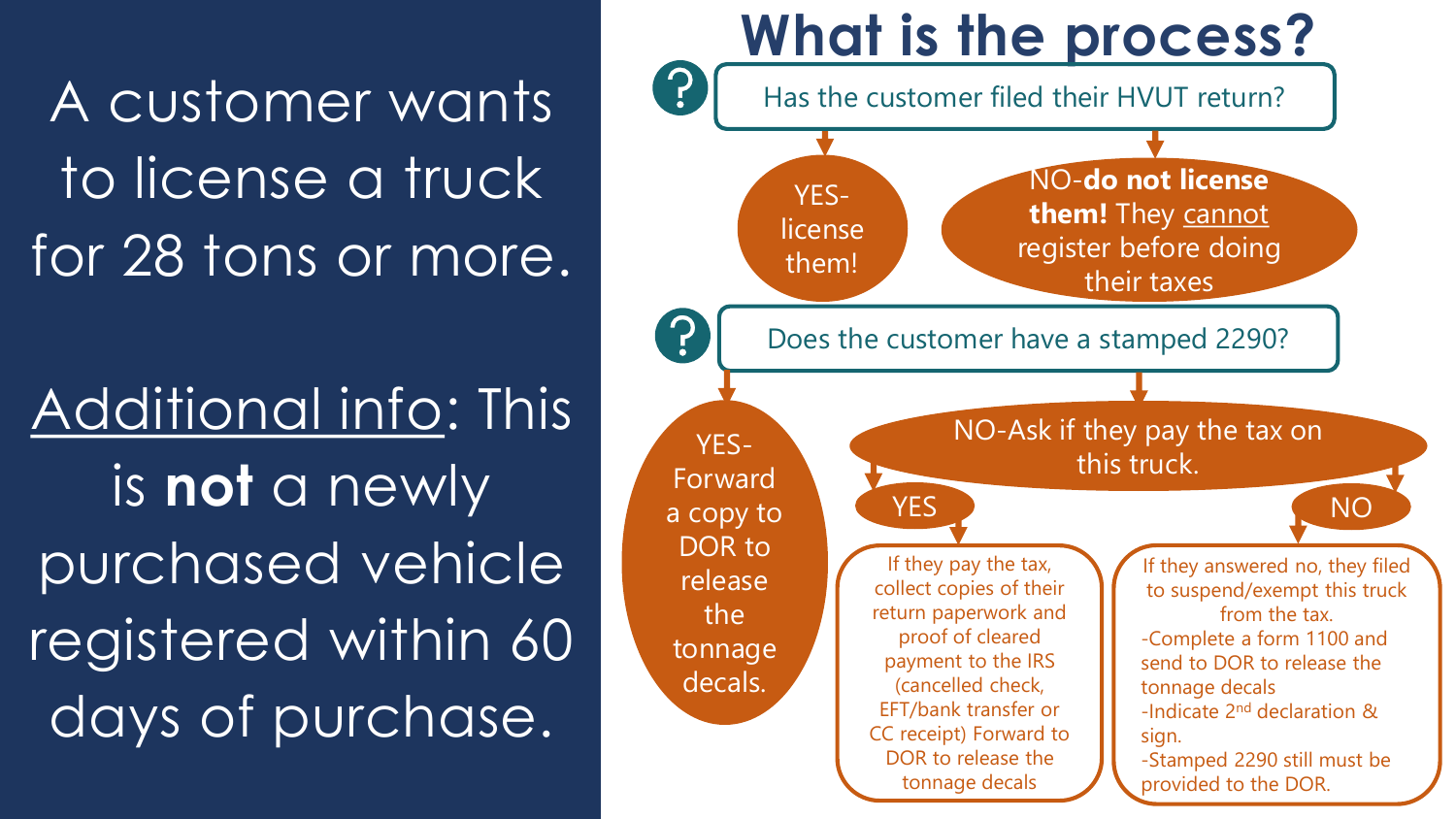A customer wants to license a truck for 28 tons or more during the months of July, August or September.

Additional info: This is **not** a newly purchased vehicle registered within 60 days of purchase.

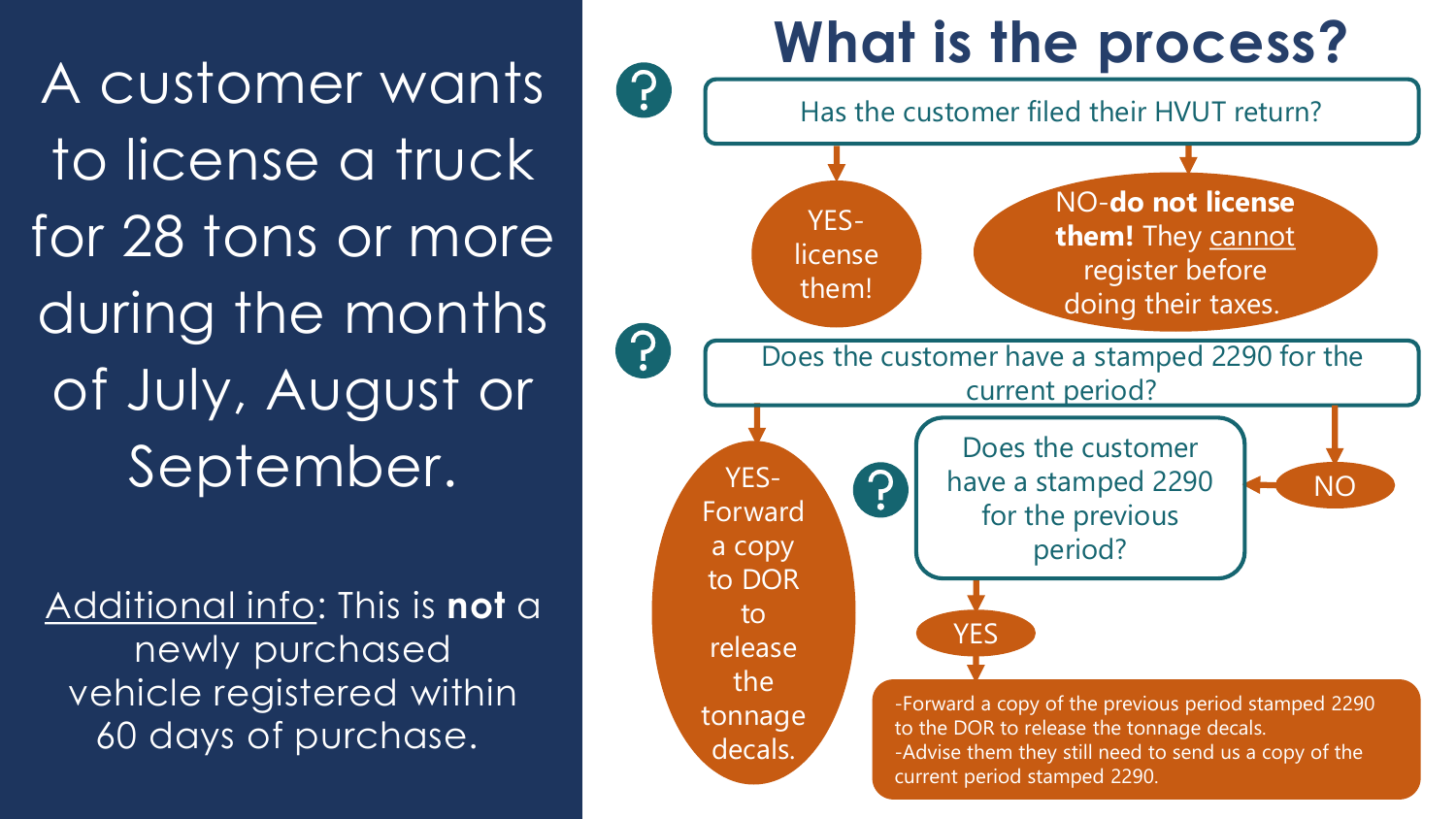A customer licensed a crane or other special mobile equipment for 28 tons or more.



#### **What is the process?**

The form 1100 must be completed and sent to the DOR to release the tonnage decals.

> Read and affirm/check the 3<sup>rd</sup> declaration.

Submit to the DOR to release the tonnage decals.

**NO** 2290s need to be filed with the IRS.

This must be provided each time they license the vehicle in place of a stamped 2290.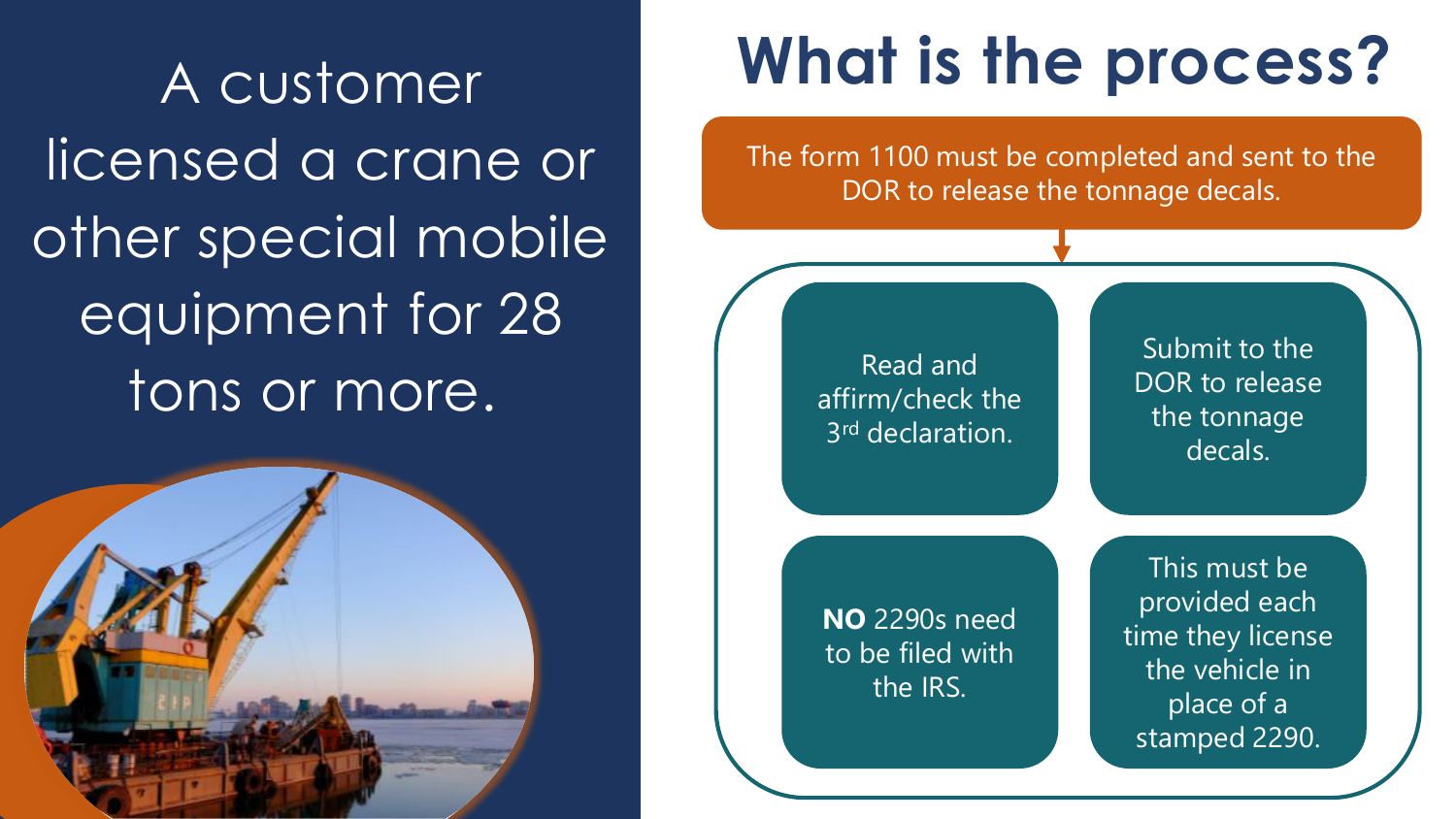A customer registered a vehicle in one name and does their 2290 in a different name, but they are truly one and the same.

#### **What is the process?**

Complete and sign a form 1100

Line 1: Registered owner

Line 2: Associated name business listed on the 2290

Must be included EACH time a 2290 is provided that does not match the name of the registered owner. This is crucial in locating the correct customer in DOR's registration system.

Forward to DOR to release the tonnage decals.

This will **not** work for vehicles registered to one entity and a 2290 in the name of a different entity who are not one and the same and their tax liability cannot be shared or transferred.

Attach to company's 2290.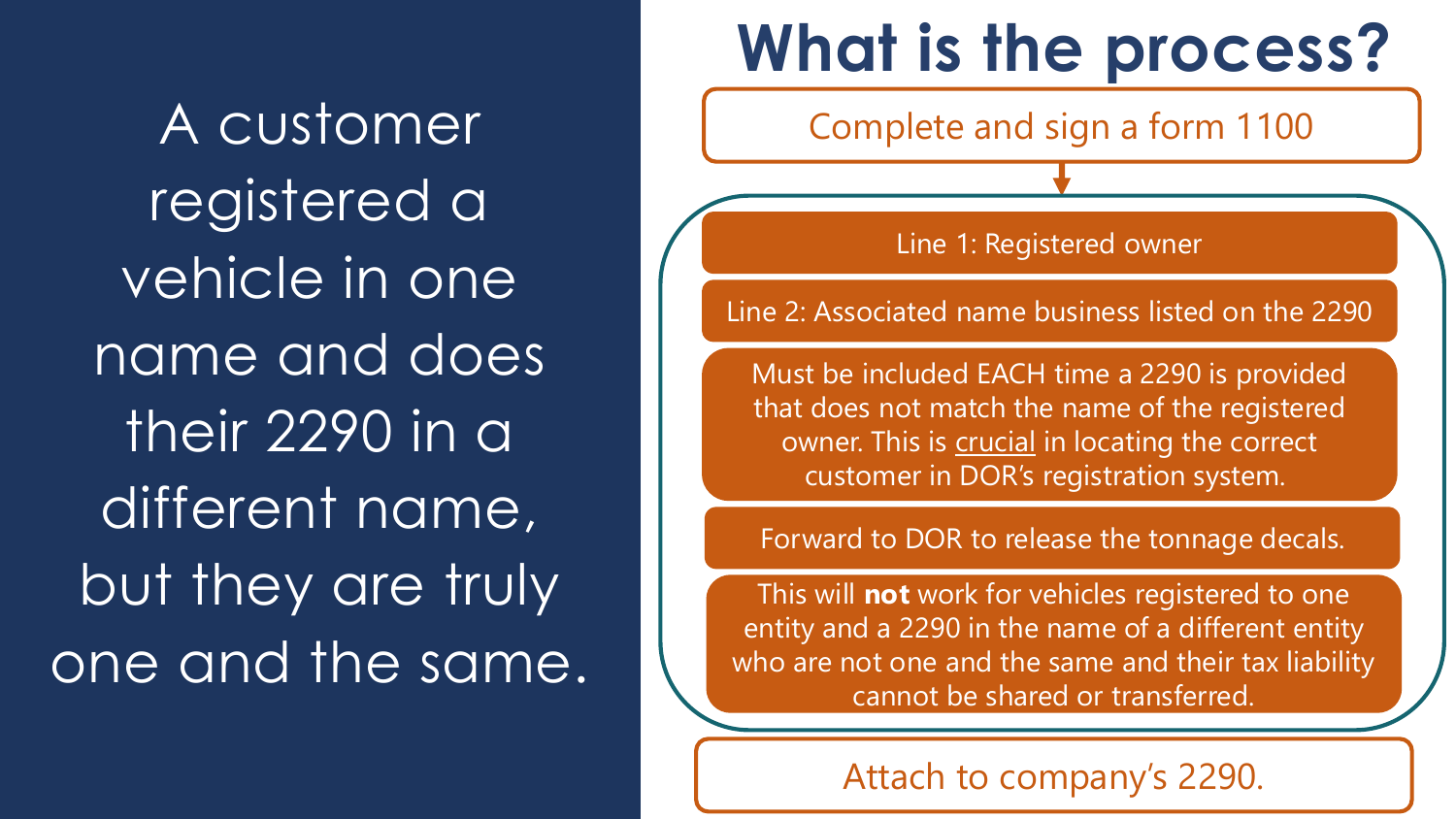### **Helpful Resources For Customers**



- Questions about HVUT: [www.IRS.gov/trucker,](http://www.IRS.gov/trucker) From the U.S.: 866-699-4096 (toll-free)
- Questions about vehicle registration or tonnage decals: State of South Dakota, Department of Revenue [www.DOR.sd.gov](http://www.DOR.sd.gov) search keyword: HVUT (605)-773-3541
- Customers with questions about their E-filed return should be directed to that company's website.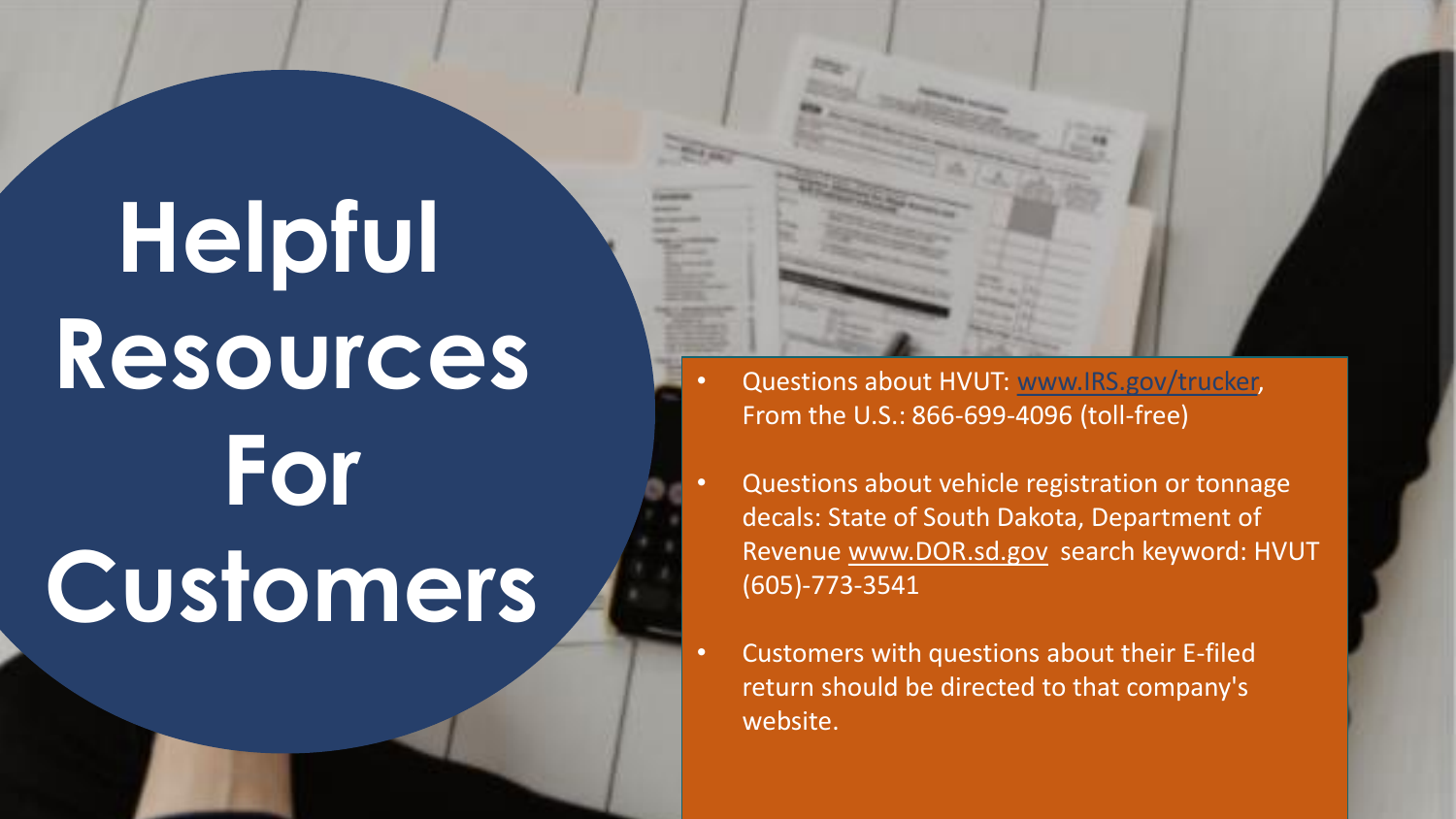**Resources** All customers are granted 30 days, from the date of registration, to operate their vehicle without the proper license plate tonnage decals affixed and not be penalized by law enforcement. Using the vehicle after this period without tonnage decals is a violation of our state registration laws, class 2 misdemeanor 32-5-2.4.

TRAFFIC TICKET

**HOLDEN**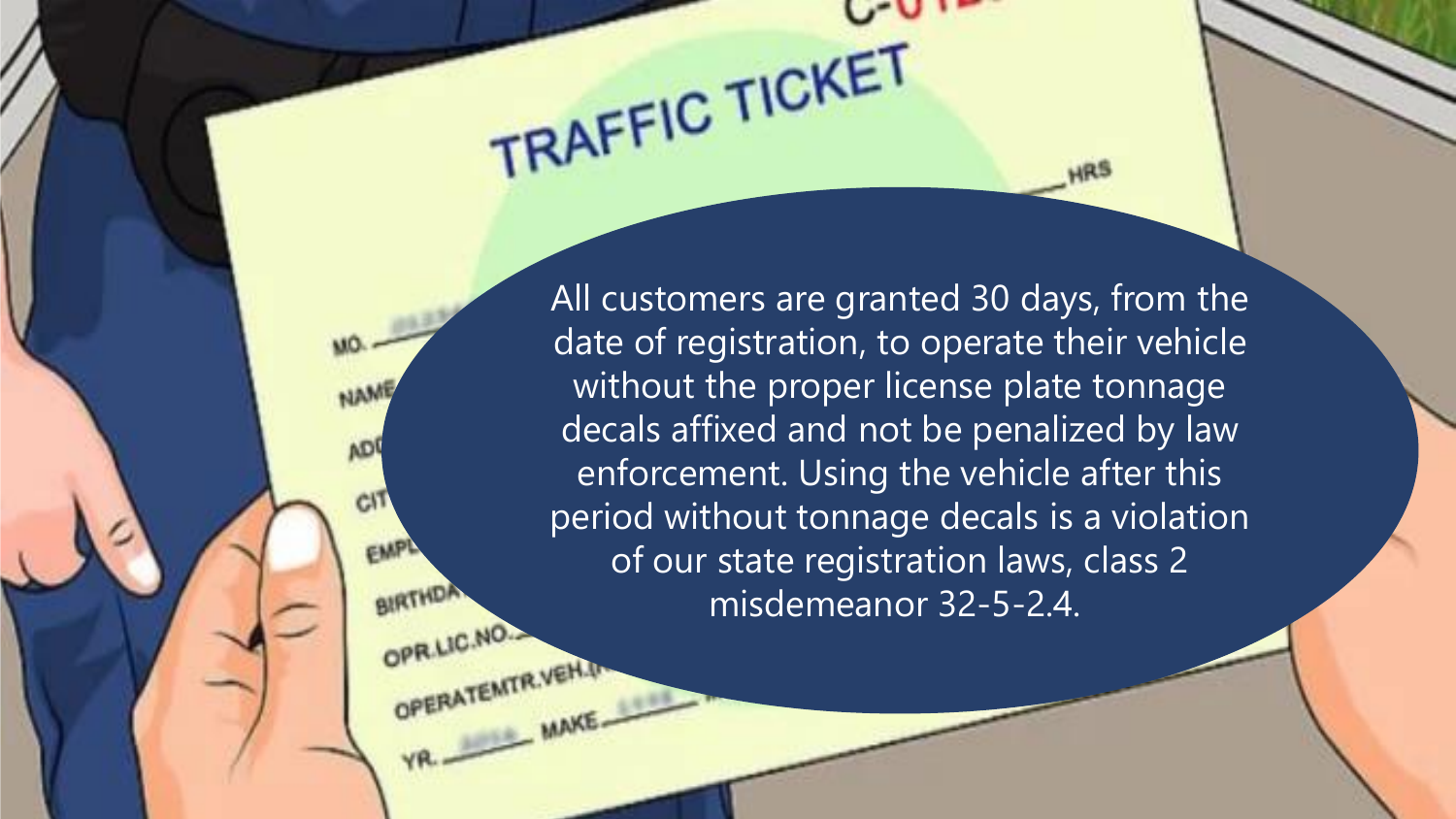#### Heavy Highway Vehicle Use Tax Period Guide

| 2019-<br>2020 |           |                                                                                                                                                                                                                                                                                                                                                                                                                                                                                                           |                  |                |              |               |               |              |               |                   |                   |                            |                  |                  |             |                |              |               |               |              |               |                            |                   |                  |           |           |             |                               |              |                            |               |              |               |            |                   |                 | 2023-2024 |                  |             |                |              |
|---------------|-----------|-----------------------------------------------------------------------------------------------------------------------------------------------------------------------------------------------------------------------------------------------------------------------------------------------------------------------------------------------------------------------------------------------------------------------------------------------------------------------------------------------------------|------------------|----------------|--------------|---------------|---------------|--------------|---------------|-------------------|-------------------|----------------------------|------------------|------------------|-------------|----------------|--------------|---------------|---------------|--------------|---------------|----------------------------|-------------------|------------------|-----------|-----------|-------------|-------------------------------|--------------|----------------------------|---------------|--------------|---------------|------------|-------------------|-----------------|-----------|------------------|-------------|----------------|--------------|
|               | Period    |                                                                                                                                                                                                                                                                                                                                                                                                                                                                                                           | 2020-2021 Period |                |              |               |               |              |               |                   |                   |                            | 2021-2022 Period |                  |             |                |              |               |               |              |               |                            |                   | 2022-2023 Period |           |           |             |                               |              |                            |               |              |               | Period     |                   |                 |           |                  |             |                |              |
| May 2020      | June 2020 | <b>July 2020</b>                                                                                                                                                                                                                                                                                                                                                                                                                                                                                          | August 2020      | September 2020 | October 2020 | November 2020 | December 2020 | January 2021 | February 2021 | <b>March 2021</b> | <b>April 2021</b> | May 2021                   | June 2021        | <b>July 2021</b> | August 2021 | September 2021 | October 2021 | November 2021 | December 2021 | January 2022 | February 2022 | March 2022                 | <b>April 2022</b> | <b>May 2022</b>  | June 2022 | July 2022 | August 2022 | $\frac{8}{6}$<br>ptember 2022 | October 2022 | November 2022              | December 2022 | January 2023 | February 2023 | March 2023 | <b>April 2023</b> | <b>May 2023</b> | June 2023 | <b>July 2023</b> | August 2023 | September 2023 | October 2023 |
|               |           |                                                                                                                                                                                                                                                                                                                                                                                                                                                                                                           |                  |                |              |               |               |              |               |                   |                   |                            |                  |                  |             |                |              |               |               |              |               |                            |                   |                  |           |           |             |                               |              |                            |               |              |               |            |                   |                 |           |                  |             |                |              |
|               |           | <b>IRS</b> Grace<br>Period                                                                                                                                                                                                                                                                                                                                                                                                                                                                                |                  |                |              |               |               |              |               |                   |                   | <b>IRS</b> Grace<br>Period |                  |                  |             |                |              |               |               |              |               | <b>IRS</b> Grace<br>Period |                   |                  |           |           |             |                               |              | <b>IRS</b> Grace<br>Period |               |              |               |            |                   |                 |           |                  |             |                |              |
|               |           | Customers who renew a vehicle registration during the IRS<br>Plot vehicle registration beginning and ending dates along this chart to determine what<br>grace period, and who have all previous required stamped<br>periods the customer is required to provide stamped 2290s for.<br>2290s on file with this office, will receive their tonnage decals<br>automatically. They are not required to have the current period<br>stamped 2290 when they register but must be supplied one<br>within 60 days. |                  |                |              |               |               |              |               |                   |                   |                            |                  |                  |             |                |              |               |               |              |               |                            |                   |                  |           |           |             |                               |              |                            |               |              |               |            |                   |                 |           |                  |             |                |              |
|               |           |                                                                                                                                                                                                                                                                                                                                                                                                                                                                                                           |                  |                |              |               |               |              |               |                   |                   |                            |                  |                  |             |                |              |               |               |              |               |                            |                   |                  |           |           |             |                               |              |                            |               |              |               |            |                   |                 |           |                  |             |                |              |